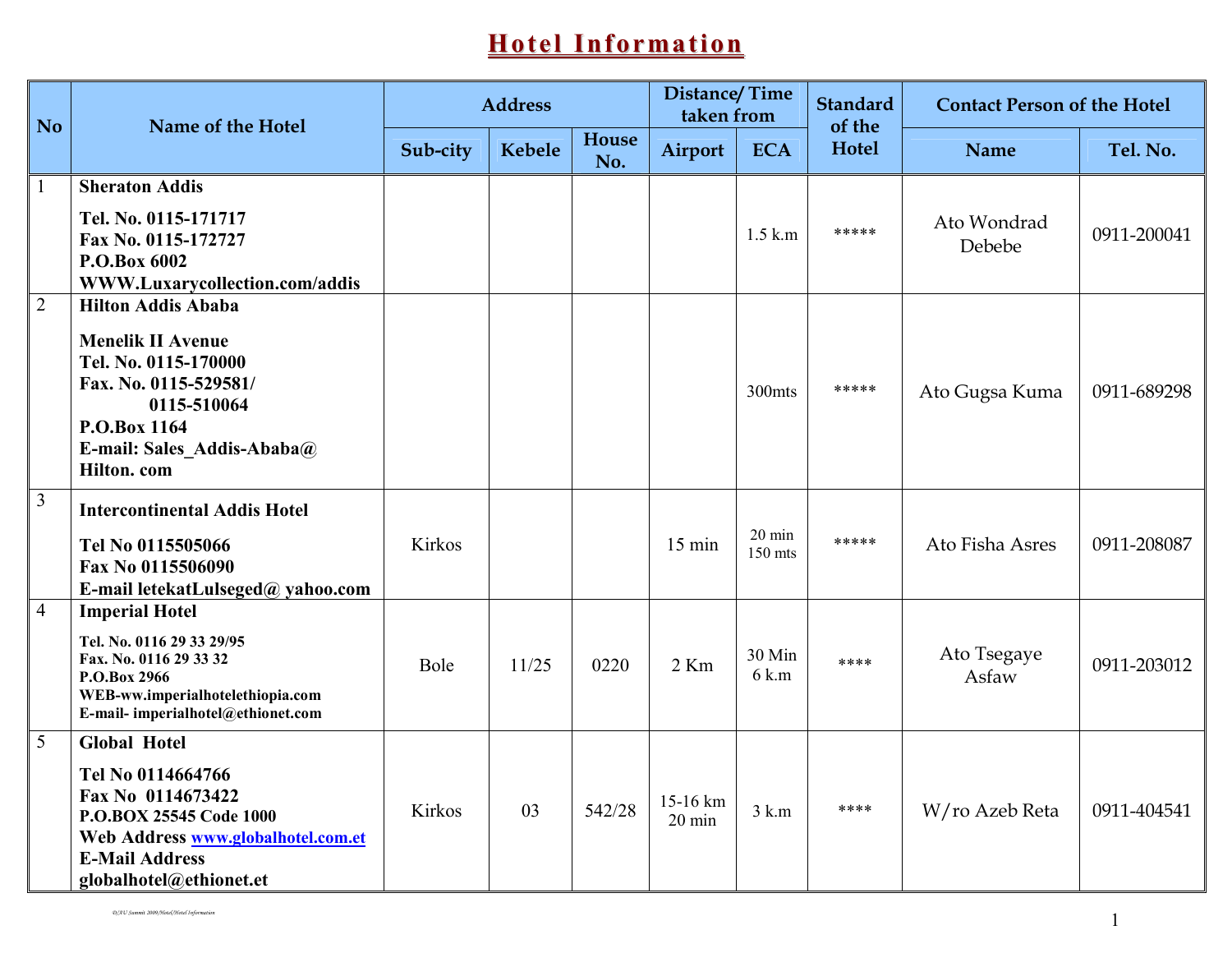| <b>No</b>      | Name of the Hotel                                                                                                                                                                        |          | <b>Address</b> |                | <b>Distance/Time</b><br>taken from |                             | <b>Standard</b><br>of the | <b>Contact Person of the Hotel</b> |             |
|----------------|------------------------------------------------------------------------------------------------------------------------------------------------------------------------------------------|----------|----------------|----------------|------------------------------------|-----------------------------|---------------------------|------------------------------------|-------------|
|                |                                                                                                                                                                                          | Sub-city | Kebele         | House<br>No.   | Airport                            | <b>ECA</b>                  | <b>Hotel</b>              | <b>Name</b>                        | Tel. No.    |
| 6              | <b>Ghion Hotel</b><br>Tel No 0115513222<br>Fax No 0115505150<br>P.O.BOX 1643<br><b>Web Address</b><br>WWWghionhotel.com.ett<br>E-Mail Address ghion@ethionet.et                          | Kirkos   | 15/16          | $\blacksquare$ | $10 \text{ min}$                   | 3 min<br>500 mts            | ****                      | Ato Wegayehu<br>Alemayehu          | 0115-510240 |
| $\overline{7}$ | <b>DE-LEOPOL Hotel</b><br>Tel No 0115507777<br>Fax No 0115531466<br><b>P.O.BOX 12586</b><br>Web Address www.hotel deleopolint. com<br><b>E Mail Address</b><br>hoteldeleopol@ethionet.et | Kirkos   | 19             | 408            | $10 \text{ min}$                   | 5 min<br>$1 \text{ k.m}$    | ****                      | Ato Nega Damena                    | 0911-214054 |
| 8              | <b>Axum Hotel</b><br>Tel No 0116613916<br>Fax No 0116614265<br>P.O.BOX 40318<br>E-mail axum.d@telecome.net.et<br>Web Address www.axumhotels.com                                          | Yeka     | 11/12          | 939            | 7 min                              | $10 \text{ min}$<br>$2$ k.m | ****                      | Ato Mebratu<br>G/Cherkos           | 0912-212323 |
| 9              | Panorama Hotel<br>Tel No 0116616070<br>Fax No 0116616072<br><b>P.O.BOX 7560</b><br>E mail-panoramahotel@ethionet.et<br><b>Web Address WWW.panoramaaddis.com</b>                          | Bole     | 08             | 162            | $10 \text{ min}$                   | 15 min<br>$4 \text{ k.m}$   | ****                      | W/ro Roman<br>Kefile               | 0911-226274 |
| 10             | Yoli Hotel<br>Tel No 0116632828<br>Fax No 0116632823<br><b>P.O.BOX 5668</b><br>Web Adresse www.yoliHotel.com<br><b>E-mail Address</b><br>contact@yolihotel.com                           | Bole     | 03/05          | 162            |                                    | $2.5$ k.m                   | ****                      | Ato Tesfaye<br>Lemma               | 0911-631760 |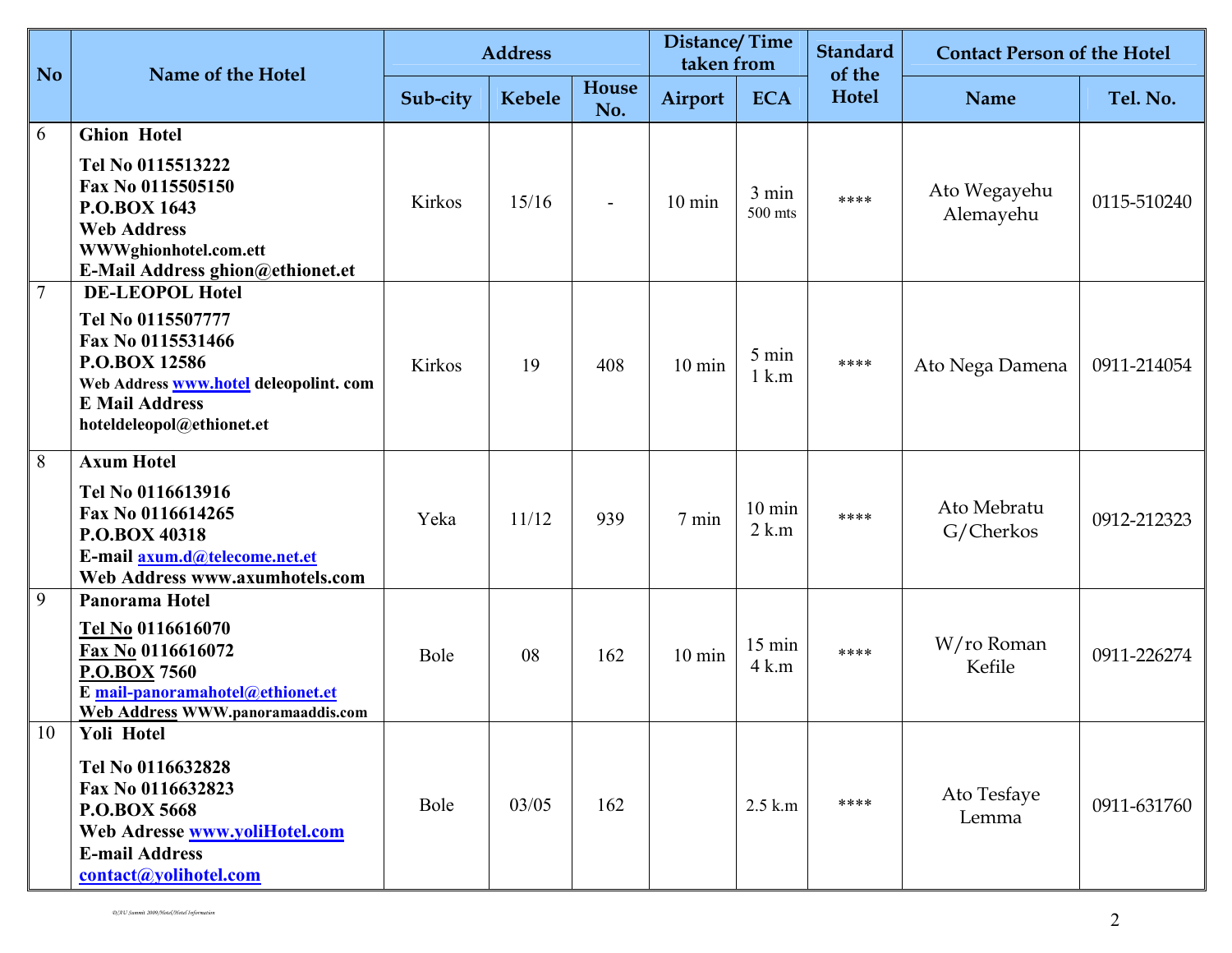| No. | Name of the Hotel                                                                                                                                                                | <b>Address</b> |        |                          | <b>Distance/Time</b><br>taken from |                  | <b>Standard</b><br>of the | <b>Contact Person of the Hotel</b> |             |
|-----|----------------------------------------------------------------------------------------------------------------------------------------------------------------------------------|----------------|--------|--------------------------|------------------------------------|------------------|---------------------------|------------------------------------|-------------|
|     |                                                                                                                                                                                  | Sub-city       | Kebele | House<br>No.             | Airport                            | <b>ECA</b>       | Hotel                     | <b>Name</b>                        | Tel. No.    |
| 11  | <b>M.N</b> International Hotel<br>Tel No 0116620831<br>Fax No 0116620833<br><b>P.O.BOX 7344</b>                                                                                  | Yeka           | 10/12  | $\overline{\phantom{a}}$ | $10 \text{ min}$                   | $10 \text{ min}$ | ****                      | Ato $H/marian$<br>Betre            | 0911-603637 |
| 12  | <b>Beshale Hotel</b><br>Tel No 0116478181<br>Fax No 0116478189<br>P.O.BOX 21575<br>Web Address beshalehotel.com<br><b>E-Mail Address</b><br>beshalehotel@ethionet.et             | Yeka           | 16/17  | $\blacksquare$           | 6 km                               | 6 km             | ****                      | Ato Mamushet<br>Deneke             | 0911-214583 |
| 13  | <b>Atlas International Hotel</b><br>Tel No 0116-18 74 33 /34/35<br>Fax No 0116-613661<br>P.O.Box 101471<br>E-mail Atlas.hote resort @yahoo.com                                   | Bole           | 03/05  | 033                      |                                    | $2$ k.m          | ****                      | W/r Bitania<br>H/marian            | 0911-210465 |
| 14  | <b>Harmony Hotel</b><br>Tel No 0116-18 31 00<br>Fax No 0116-18 28 29<br>0116-18 30 10<br>P.O.Box 26269                                                                           | Bole           | 03/05  |                          |                                    | $4$ k.m          | ****                      | Mr. Johnathan<br>Gray              | 0911-232934 |
| 15  | <b>Kings Hotel</b><br>Tel. No 0113-71 13 00<br>Fax No 0113-71 07 44<br>E-mail: Kingshotel@ ethionet.et                                                                           | Kirkos         | 08     |                          |                                    | 6 k.m            | ****                      | Ato Wondwosen<br>Sirak             | 0911-725342 |
| 16  | <b>KZ Hotel (KZ Family P.L.C)</b><br>Tel No 0116-62 16 77<br>Fax No 0116-18 51 38<br>P.O.Box 7110<br><b>Web Address WWW Kz Family</b><br>hotel.com<br>E-mail kzhotel08@yahoo.com | Bole           | 03     | 445                      |                                    | $3$ k.m          | ****                      | Ato Danile Kebede                  | 0911-203606 |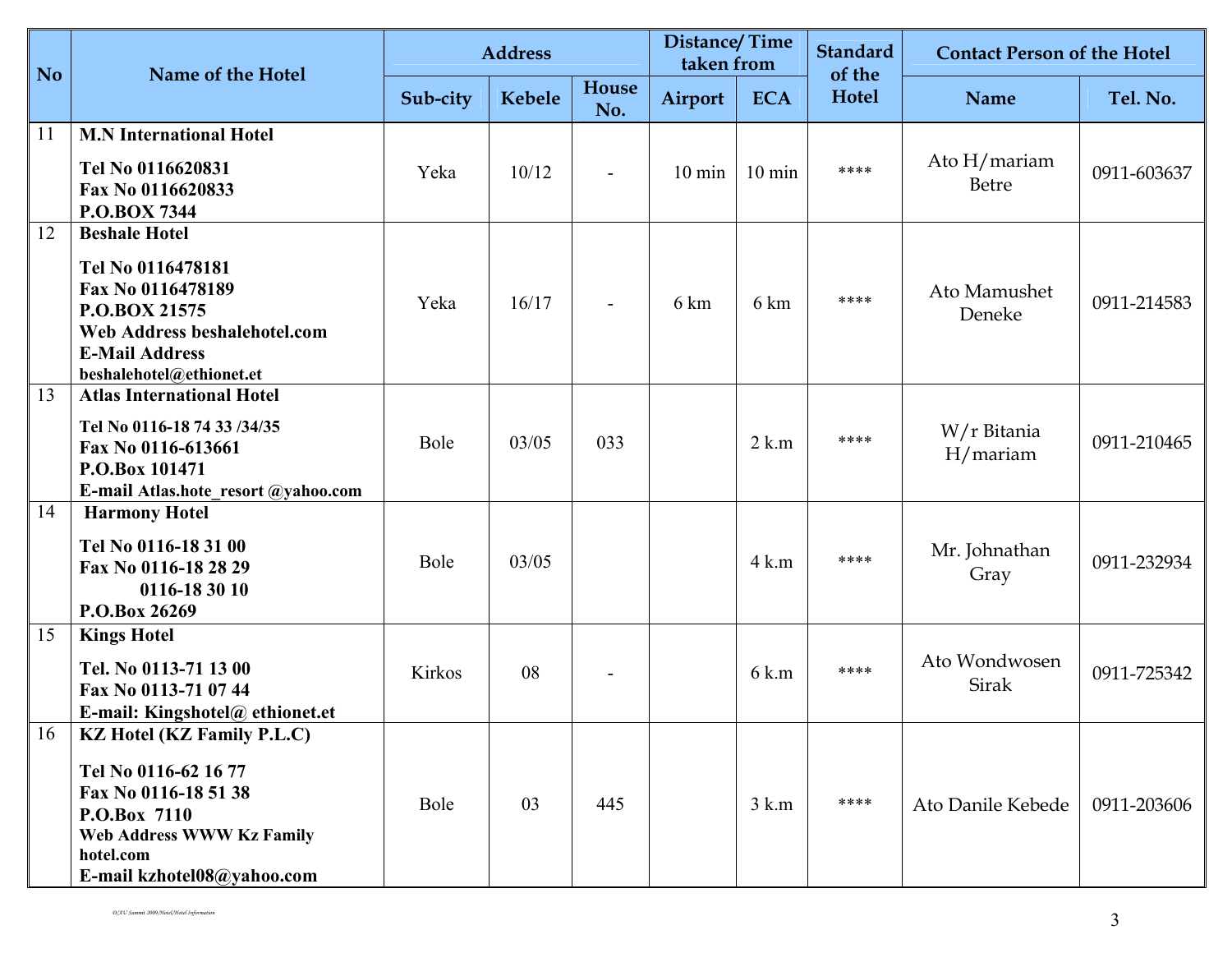| No. | Name of the Hotel                                                                                                                                               |               | <b>Address</b> |              | Distance/Time<br>taken from |                                    | <b>Standard</b><br>of the | <b>Contact Person of the Hotel</b> |             |
|-----|-----------------------------------------------------------------------------------------------------------------------------------------------------------------|---------------|----------------|--------------|-----------------------------|------------------------------------|---------------------------|------------------------------------|-------------|
|     |                                                                                                                                                                 | Sub-city      | <b>Kebele</b>  | House<br>No. | Airport                     | <b>ECA</b>                         | Hotel                     | <b>Name</b>                        | Tel. No.    |
| 17  | <b>TDS Hotel</b><br>Tel No. 0116-63 58 31/16/19<br>Fax No. 0116-63 58 17<br>P.O.Box 15246<br>E-mail tdshotel@ethionet.et                                        | Bole          | 03/05          | 222          |                             | $3k$ . m                           | ****                      | W/ro Genet<br>Hadush               | 0911-676091 |
| 18  | <b>Queen of Sheba Hotel</b><br>Tel. No. 0116-18 00 00<br>Fax No. 0116-61 31 74<br>P.O.Box 5090<br>E-mail queenshebahotel@ethionet.et                            | Yeka          | 12             | 935          |                             | $2$ k.m                            | ****                      | W/t Nigest Atklit                  | 0911217111  |
| 19  | <b>National Hotel</b><br>Tel.No 0115515166<br>Fax No 0115513417/508750<br>P.O.BOX 100052<br>E Mail nationh@ethionet.et                                          | <b>Kirkos</b> | 20/21          | 0001         | 15 min                      | 400 mtr                            | ***                       | Ato Asemelsh<br>Tekele             | 0911-218911 |
| 20  | <b>Ethiopia Hotel</b><br>Tel NO 0115517440<br>Fax No 0115510871<br><b>P.O.BOX 1131</b><br>Web Address www.ethiopia<br>hotels.net<br>E-Mail ethhotel@ethionet.et | Kirkos        | 15             | 285          | 15 Min                      | 5 Min<br>$1$ k.m                   | ***                       | Ato Amde Tefera                    | 0911-202919 |
| 21  | <b>Yordanos Hotel</b><br>Tel No 0115515711<br>Fax No 0115516655<br><b>P.O.BOX 1647</b><br><b>E-Mail Address</b><br>yordanoshotel@telecom.net.et                 | Kirkos        | 17/18          | 668          | $10 \text{ min}$            | $2 \text{ min}$<br>$1 \text{ k.m}$ | ***                       | Ato Kebede Worku                   | 0912-094039 |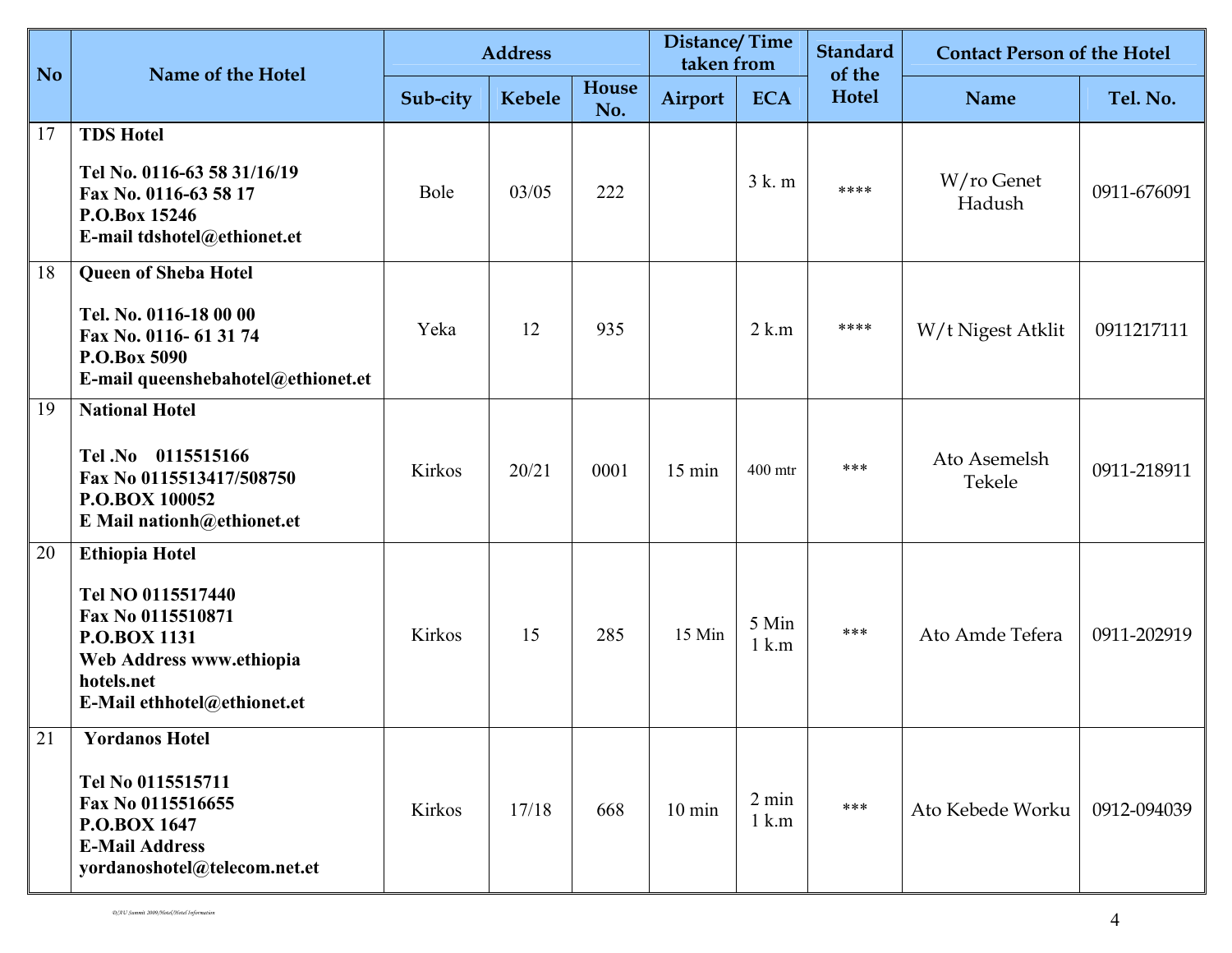| No | Name of the Hotel                                                                                                                                                   |          | <b>Address</b> |              | <b>Distance/Time</b><br>taken from |                  | <b>Standard</b><br>of the | <b>Contact Person of the Hotel</b> |             |
|----|---------------------------------------------------------------------------------------------------------------------------------------------------------------------|----------|----------------|--------------|------------------------------------|------------------|---------------------------|------------------------------------|-------------|
|    |                                                                                                                                                                     | Sub-city | Kebele         | House<br>No. | Airport                            | <b>ECA</b>       | <b>Hotel</b>              | <b>Name</b>                        | Tel. No.    |
| 22 | <b>Semien Hotel</b><br>Tel No 0111550067<br>Fax No 0111551410<br><b>P.O.BOX 7658</b><br><b>E Mail Address</b><br>Semienhotel@ethionet.et                            | Arada    |                |              | $20 - 30$<br>min                   | 6 k.m            | ***                       | Ato Masresha<br>W/selassie         | 0911-134882 |
| 23 | <b>Central Shoa Hotel</b><br>Tel No 0116611454/<br>0116615001<br>Fax No 0116610063<br>P.O.BOX 21352<br>Web Address www.central.com<br>E-mail central@telcom. net.et | Yeka     | 14             | 1007         | 30 min<br>(ring)<br>road)          | 30 min<br>25 k.m | ***                       | Ato Tadesse<br>Balcha              | 0911-200551 |
| 24 | <b>Ibex Hotel</b><br>Tel No 0114654400<br>Fax No 0114653737<br>P.O.BOX 21429<br>E-mail Address Ibex.hp@ethionet.et                                                  | Kirkos   | 04/05          | 1272         | 2 km                               | 5 km             | ***                       | Ato Moges Tesfaye                  | 0911-238008 |
| 25 | Lalibela Hotel<br>Tel No 0116614917<br>Fax No 0116615522<br>P.O.BOX 7344<br>E-Mail lalibela@htm.com                                                                 | Bole     | 01             | 5311         | 15 min                             | 5 min<br>$4$ k.m | ***                       | Ato Aksum Melka                    | 0911-643256 |
| 26 | Desalegn Hotel No. 2<br>Tel No 0116183030<br>Fax No 0116183031<br>P.O.BOX 6342                                                                                      | Bole     | 03/05          | 059          | 5 min                              | $3$ k.m          | ***                       | Ato Yalew Desalegn                 | 0911-366247 |
| 27 | <b>Desalegn Hotel No 3</b><br>Tel No 0116183030<br>Fax No 0116183031<br>P.O.BOX 6342                                                                                |          |                |              | 5 min                              | $10 \text{ min}$ | ***                       | Ato Biruk Desalegn                 | 0911-202258 |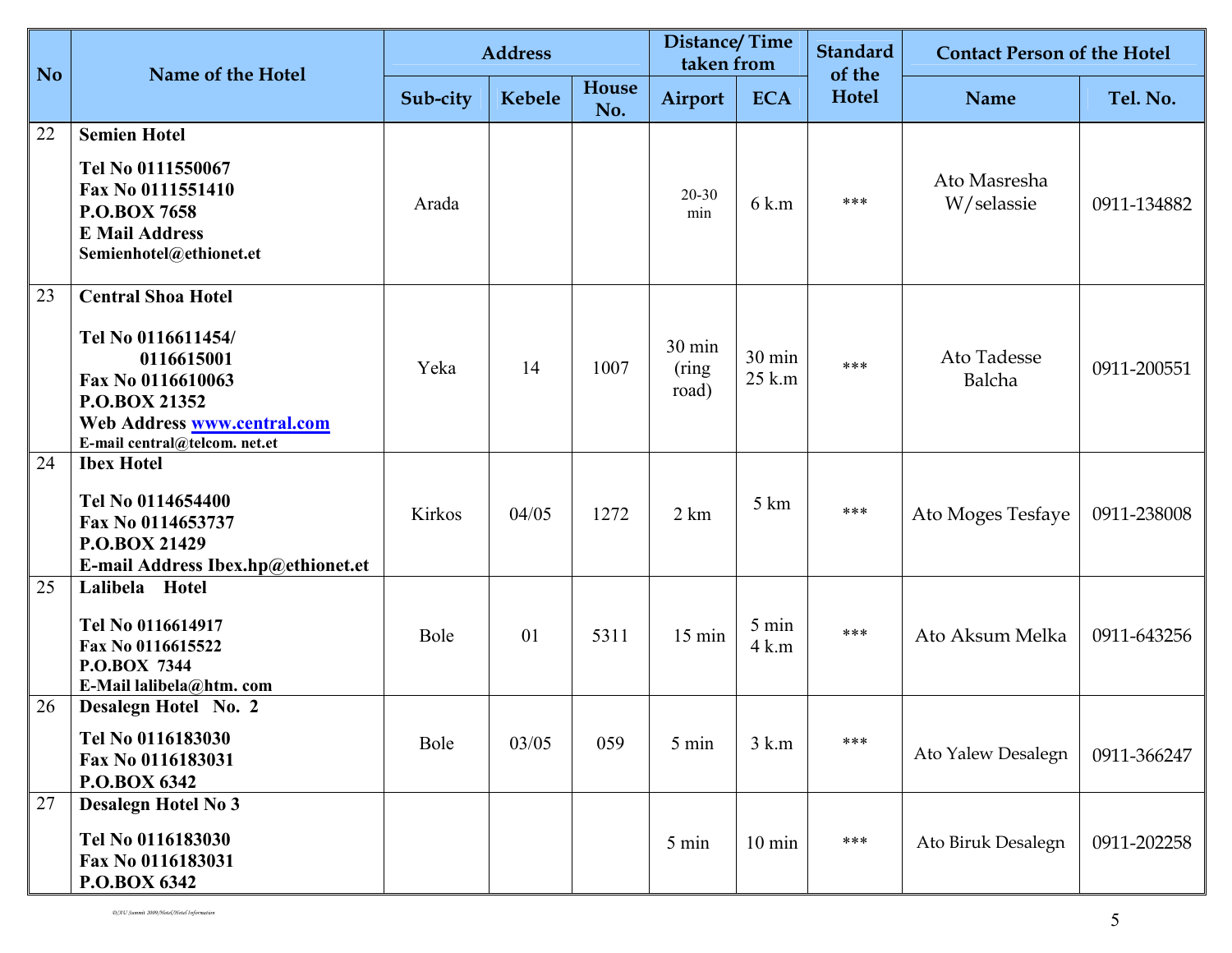| No. | Name of the Hotel                                                                                                                                                              |                      | <b>Address</b> |              | <b>Distance/Time</b><br>taken from |                               | <b>Standard</b><br>of the | <b>Contact Person of the Hotel</b> |                            |
|-----|--------------------------------------------------------------------------------------------------------------------------------------------------------------------------------|----------------------|----------------|--------------|------------------------------------|-------------------------------|---------------------------|------------------------------------|----------------------------|
|     |                                                                                                                                                                                | Sub-city             | Kebele         | House<br>No. | Airport                            | <b>ECA</b>                    | Hotel                     | <b>Name</b>                        | Tel. No.                   |
| 28  | <b>Crown Hotel</b><br>Tel No. 0114391430/ 0114191431<br>Fax No. 0114391428<br>P.O.BOX 10035<br><b>Web Address www.Crown Hotel</b><br>eth.com<br>E-Mail Crown Hotel@Ethionet.et | Akaki<br>Kalite      | 10/11          | 1559         | 5 km                               | $7 \text{ km}$<br>$20$ k.m    | ***                       | Ato Kebede<br>Tessema              | 0911-707217                |
| 29  | <b>Bole International Hotel</b><br>Tel No 0116-633000/<br>0116633840<br>Fax No 0116627880                                                                                      | Bole                 | 03             | 2346         | $1.5 \mathrm{km}$                  | 5-6 km<br>$4$ k.m             | ***                       | Ato Hailemeskel<br>Bekele          | 0911-708603                |
| 30  | <b>Umma Hotel</b><br>Tel No 0113719445<br>Fax No 0113719452<br>P.O.BOX 22144<br>E-mail ummazy@yahoo.com                                                                        | Nefas Silke<br>Lafto | 04             |              | 45 min                             | $25 \text{ min}$<br>$7$ k.m   | ***                       | Ato Rabi Hussen                    | 0911-507324<br>0913-110324 |
| 31  | <b>Adot-Tina Hotel PLC</b><br>Tel No 0114673939<br>Fax No 0114674111<br>P.O.BOX 1583-1250<br><b>Web Address</b><br>adottinah@ethionet.et/<br>adottinahotel@gmail.com.          | Kirkos               | 02/03          |              | $15 \text{ min}$                   | $10 \text{ min}$<br>$2.5$ k.m | ***                       | Ato Samuel<br>Geremew              | 0913-146431                |
| 32  | <b>Ras Amba Hotel</b><br>Tel No 0111228080<br>Fax No 0111233221<br>P.O.BOX 34063<br><b>Web Address</b><br>www.tourisimethiopia.org<br>E-mail Address rahot@ethionet.et         | Arada                | 10             | 582          | 6 km                               | $3$ k.m                       | ***                       | Ato Debebe Worku                   | 0911-645986                |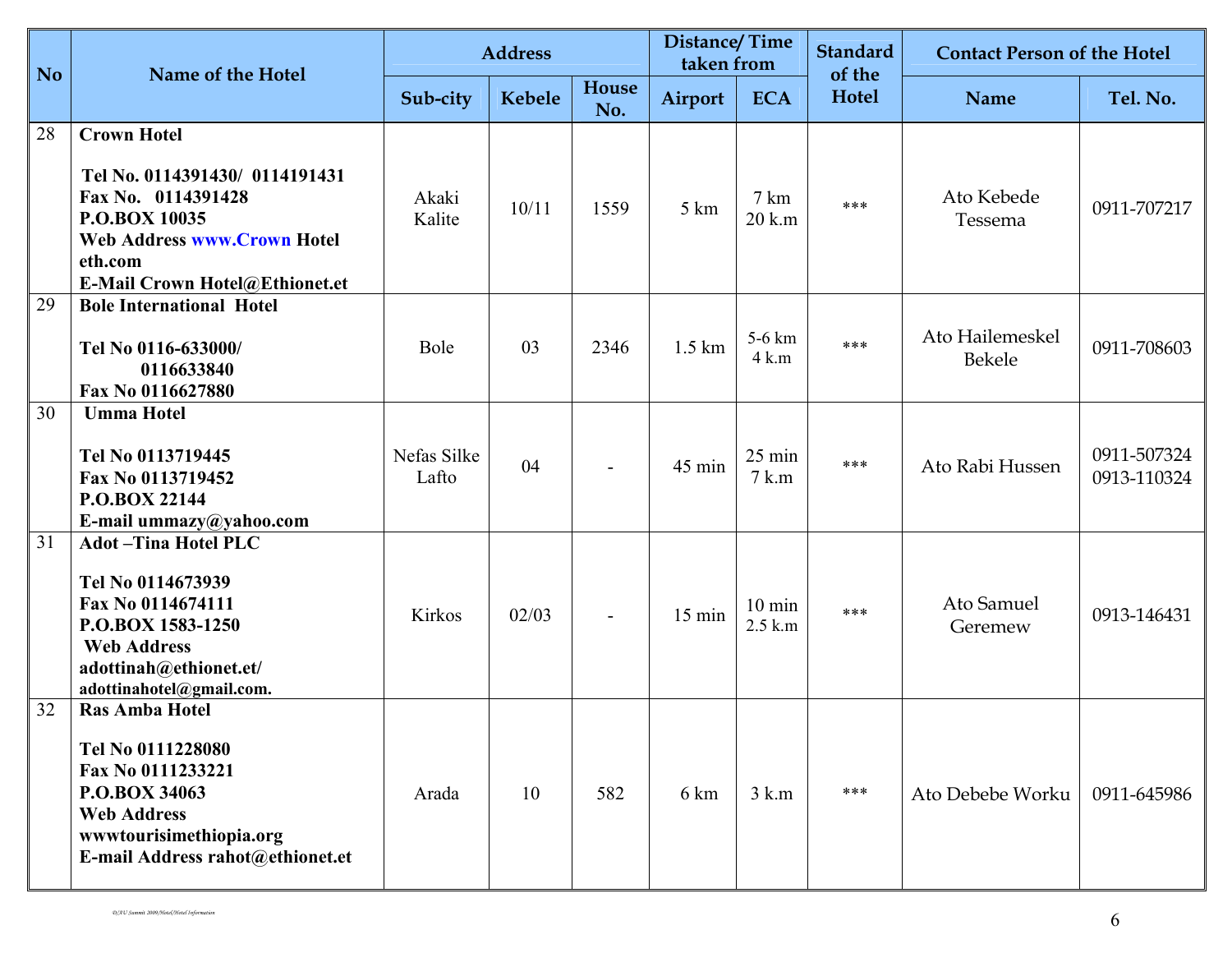| N <sub>o</sub> | Name of the Hotel                                                                                                                                                                                        |          | <b>Address</b> |                          | <b>Distance/Time</b><br>taken from |                             | <b>Standard</b><br>of the | <b>Contact Person of the Hotel</b> |             |
|----------------|----------------------------------------------------------------------------------------------------------------------------------------------------------------------------------------------------------|----------|----------------|--------------------------|------------------------------------|-----------------------------|---------------------------|------------------------------------|-------------|
|                |                                                                                                                                                                                                          | Sub-city | Kebele         | House<br>No.             | Airport                            | <b>ECA</b>                  | Hotel                     | <b>Name</b>                        | Tel. No.    |
| 33             | <b>Ararat Hotel</b><br>Tel No 0116461166<br>Fax No 0116461177<br><b>P.O.BOX 155</b><br><b>Web Adresse</b><br>www.ararathotelethiopia.com<br>E-mail ararat hotel@ethionet.et                              | Yeka     | 16             |                          | 15 min                             | 30 min<br>6 k.m             | ***                       | Ato Feseha Sahele                  | 0911-478580 |
| 34             | <b>Faro Boutique Hotel</b><br>Tel No. 0116621186<br>Fax No.<br>E-mail faro@ethionet.et<br>Web Address www.faroboutiqehotel.com                                                                           | Bole     | 02             | $\overline{\phantom{a}}$ | 5 min                              | $10 \text{ min}$<br>$4$ k.m | ***                       | W/ro Elleni<br>Surafel             | 0911-603573 |
| 35             | <b>Bole Ambassador Apartment Hotel</b><br>Tel No 0116-18 82 81/84<br>Fax No 0116-18 70 96<br>P.O.BOX 11801<br>Web address:<br>WWW.boleambassadorhotel.com<br>E-mail boleambassador hotel<br>@ethionet.et | Bole     | 17             |                          |                                    | $4$ k.m                     | ***                       | Ato Kumneger<br>Teketel            | 0911-600898 |
| 36             | <b>Jupiter International Hotel</b><br>(Cazanchise)<br>Tel No 0115-52 73 33<br>Fax No 0115-52 64 18<br>P.O.Box 110778<br>E-mail jupiter@ethionet.et<br>WWW.jupiterinternationalhotel.com                  | Kirkos   | 17             |                          |                                    | 100<br>mtr                  | ***                       | Ato Elias Assefa                   | 0911-605989 |
| 37             | <b>Ayma International Hotel</b><br>Tel No 0116-60 42 65/66<br>Fax No 0116-60 42 56<br>E-mail aymaint@yahoo.com                                                                                           | Yeka     | 19             |                          |                                    | $6 \text{ k.m}$             | ***                       | Ato Demesse<br>Arega               | 0911-238457 |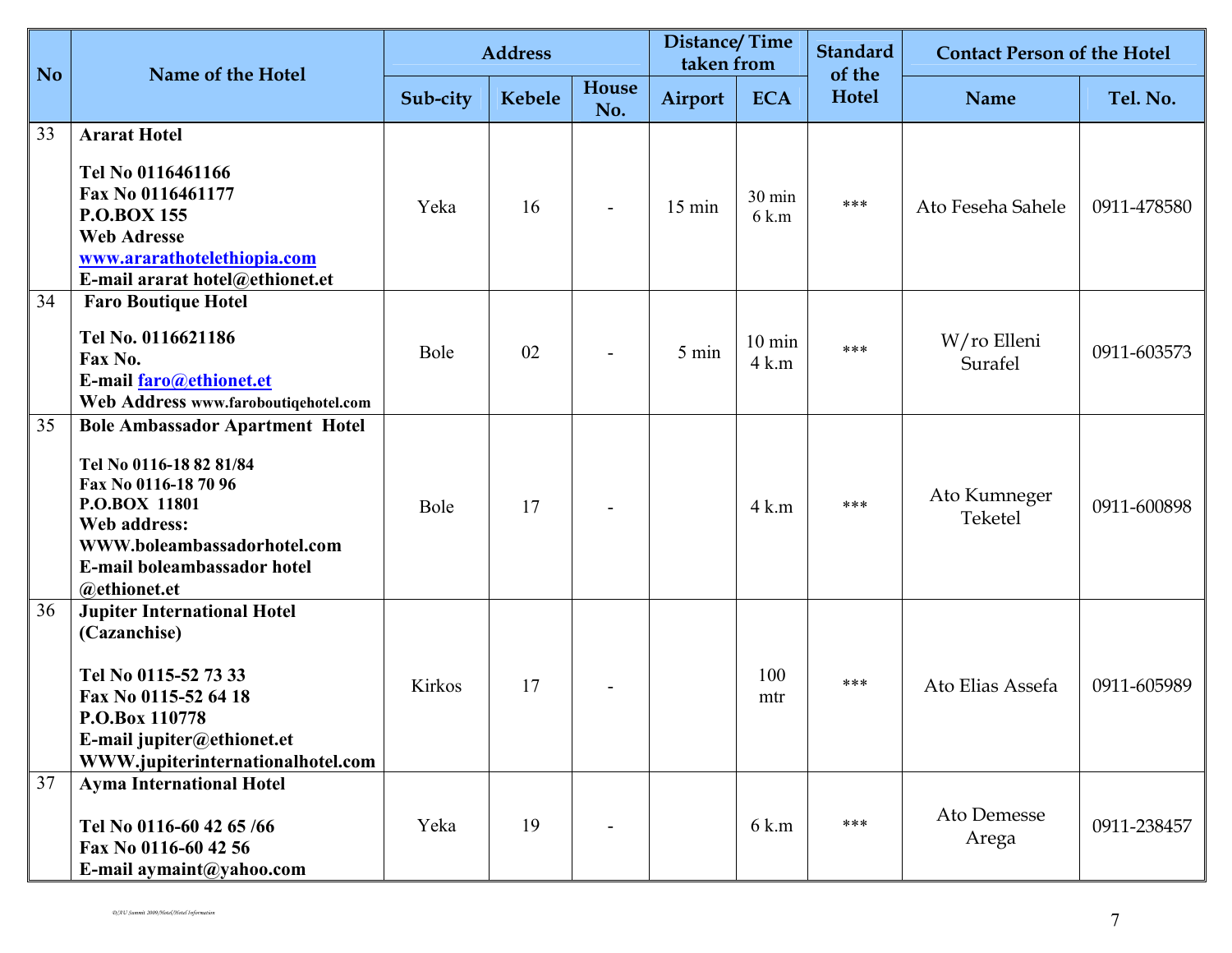| <b>No</b> | Name of the Hotel                                                                                                                                                              |                     | <b>Address</b> |                          | <b>Distance/Time</b><br>taken from |                 | <b>Standard</b><br>of the | <b>Contact Person of the Hotel</b> |             |
|-----------|--------------------------------------------------------------------------------------------------------------------------------------------------------------------------------|---------------------|----------------|--------------------------|------------------------------------|-----------------|---------------------------|------------------------------------|-------------|
|           |                                                                                                                                                                                | Sub-city            | <b>Kebele</b>  | House<br>No.             | Airport                            | <b>ECA</b>      | Hotel                     | <b>Name</b>                        | Tel. No.    |
| 38        | <b>Dagem Millennium Hotel</b><br>Tel No 0113-72 03 00/04<br>Fax No 0113-72 03 05<br>P.O.Box 21628                                                                              | Nefas Silk<br>Lafto | 03/04/05       | $\overline{\phantom{0}}$ |                                    | 6 k.m           | ***                       | Ato Dinku<br>W/mariam              | 0911-180046 |
| 39        | <b>Wabe Shebele Hotel</b><br>Tel No. 0115-51 71 87<br>Fax No. 0115-51 84 77<br>0115-52 20 24<br>P.O.Box 3154<br>E-mail washo.et@ethionet.et<br>WWW. Wabeshebelie hotels.com.et | Ledeta              | 07/14          | 353                      |                                    | $2.5$ k.m       | ***                       | W/ro Fanaye<br>Hagos               | 0911-665392 |
| 40        | <b>Beer Garden Inn</b><br>Tel. No 0116-18 25 91/<br>0116-18 25 95<br>Fax No. 0116-18 31 18<br>P.O.Box 25932/1000<br>E-mail info@beergardeninn<br>WWW.beergardeninn.com         | Bole                | 03/05          |                          |                                    | $3 \text{ k.m}$ | ***                       | $W/r$ Arene<br>Addistu             | 0911-923943 |
| 41        | <b>Ceasar's Hotel</b><br>Tel. No. 0116-18 96 00<br>Fax No. 0116-18 96 01<br>P.O.Box 2208<br>E-mail ceasars@ethionet.et                                                         | Bole                | 02             | 137                      |                                    | $4$ k.m         | ***                       | W/ro Taina<br>Rikuchi              | 0911-018597 |
| 42        | <b>Rivera International Hotel</b><br>Tel. No. 0114-197754<br>Fax No. 0114-197747<br>P.O.Box 27918<br>WWW.Riveraaddis.com<br>reiverarions@ riveraaddis.com                      | Nefas Silk<br>Lafto | 15             |                          |                                    | 7 k.m           | ***                       | Ato Tamerat<br>Melakeselam         | 0911-645750 |
| 43        | <b>Dimitri Hotel</b><br>Tel. No. 0116-453307<br>0116-453282/98<br>P.O.Box 7322                                                                                                 | Yeka                | 16/18          |                          |                                    | 6 k.m           | ***                       | W/ro Senait<br>Dimitri             | 0911-225688 |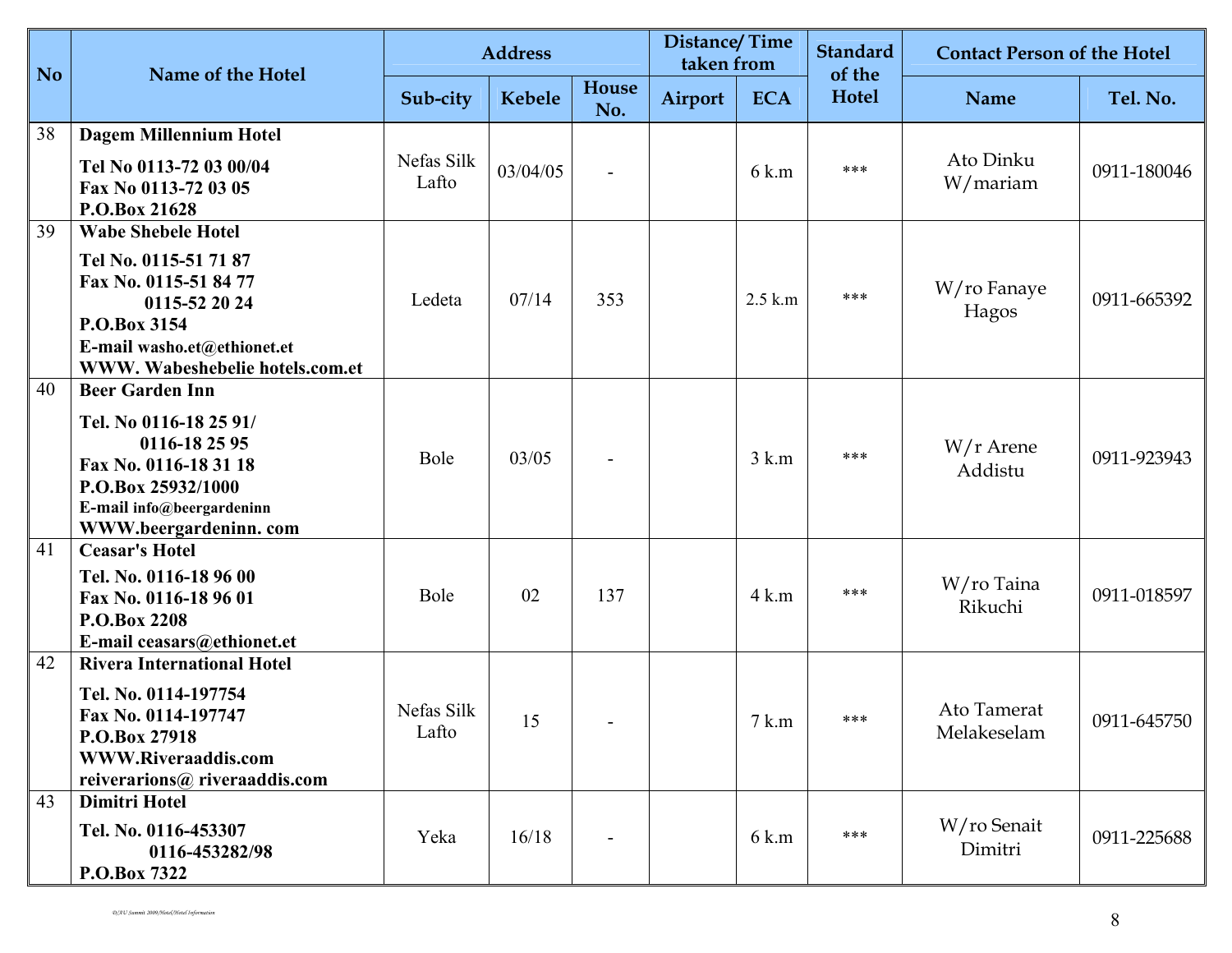| <b>No</b> | Name of the Hotel                                                                                                                                                              | <b>Address</b> |        |              | <b>Distance/Time</b><br>taken from |                             | <b>Standard</b><br>of the | <b>Contact Person of the Hotel</b> |             |
|-----------|--------------------------------------------------------------------------------------------------------------------------------------------------------------------------------|----------------|--------|--------------|------------------------------------|-----------------------------|---------------------------|------------------------------------|-------------|
|           |                                                                                                                                                                                | Sub-city       | Kebele | House<br>No. | Airport                            | <b>ECA</b>                  | Hotel                     | <b>Name</b>                        | Tel. No.    |
| 44        | <b>Concorde Hotel</b><br>Tel NO 011465 4959<br>Fax NO 0114653193<br><b>P.O.BOX 3411</b><br><b>E-Mail Address</b><br>hotelconcorde@ethionet.et                                  | Kirkos         | 06     | 888          | 20 min                             | $10 \text{ min}$<br>$3$ k.m | $***$                     | Ato Abera Hibeso                   | 0911-224650 |
| 45        | <b>Emmad Hotel</b><br>Tel No 0116294129<br>Fax No 0111292000<br><b>P.O.BOX 5598</b><br>E-mail emmad.furnished @telecom.net.et                                                  | Bole           | 11     | 389          | 3 km                               | $10-12$<br>km<br>6 k.m      | $***$                     | Ato Zewdu Ketema                   | 0911-305647 |
| 46        | The Lion's Den Hotel<br>Tel No 0115547736<br>Fax No 0115547742<br>E-mail sosisif@yahoo.com                                                                                     | Kirkos         | 01/19  | 029          | $1 \text{ km}$                     | $1 \text{ km}$              | $***$                     | W/ro Sosna<br>Sheferaw             | 0912-205534 |
| 47        | <b>Addis View Hotel</b><br>Tel No 0111249766/67<br>Fax No 0111249765<br>P.O.BOX 1485-Code 1000<br>Web www.addisviewhotel.com<br>E-mail addisview@ethionet.et                   | Arada          | 13/14  | 319          | 6 k.m                              | $4$ k.m                     |                           | Ato Mesfin Nigusse                 | 0911-457689 |
| 48        | <b>Ras Hotel</b><br>Tel No 0115-51 70 60<br>Fax No 0115-51 73 27<br>P.O.BOX 1632<br>WWW.ras-hotels.com<br>E-mail Rashotel@ethionet.et                                          | Kirkos         | 15/16  |              |                                    | $2$ k.m                     | $***$                     | Ato Silesh Melaku                  | 0911-245548 |
| 49        | <b>Jupiter International Hotel (Bole)</b><br>Tel No 0116-61 69 69<br>Fax No 0116-61 69 69<br>P.O.Box 110778<br>E-mail jupiter@ethionet.et<br>WWW.jupiterinternationalhotel.com | Bole           | 02     |              |                                    | $4 \text{ k.m}$             | $***$                     | W/t Roman<br>Tafesework            | 0911-453603 |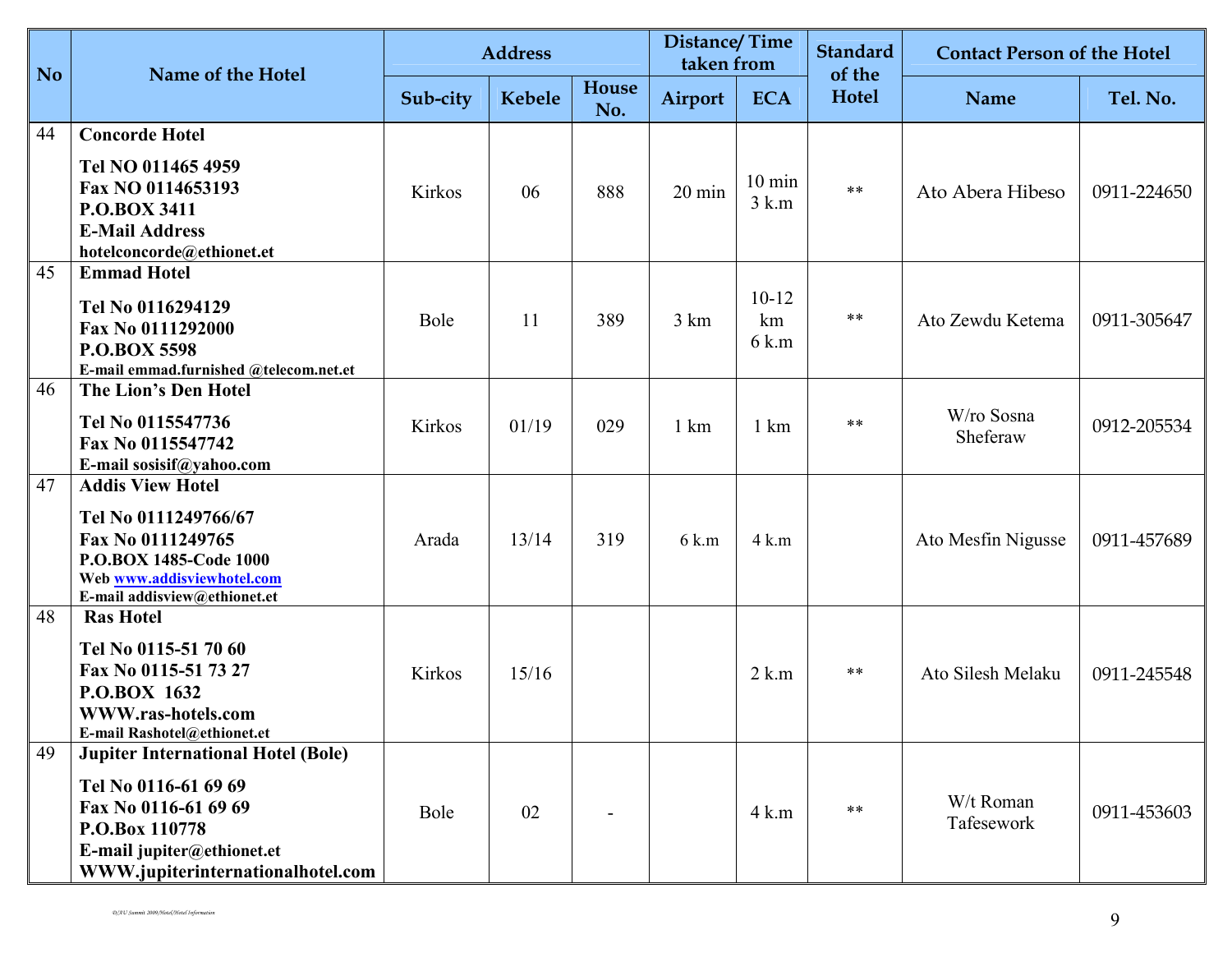| <b>No</b> | Name of the Hotel                                                                                                                               |          | <b>Address</b> |              | <b>Distance/Time</b><br>taken from |            | <b>Standard</b><br>of the | <b>Contact Person of the Hotel</b> |             |
|-----------|-------------------------------------------------------------------------------------------------------------------------------------------------|----------|----------------|--------------|------------------------------------|------------|---------------------------|------------------------------------|-------------|
|           |                                                                                                                                                 | Sub-city | Kebele         | House<br>No. | Airport                            | <b>ECA</b> | <b>Hotel</b>              | Name                               | Tel. No.    |
| 50        | <b>S.G.S Hotel</b><br>Tel No 0111-55 01 28/19                                                                                                   | Gulele   | 08/16          | 323          | 30 min                             | 6 k.m      | $***$                     | Ato Getasetegn<br>Tilahun          | 0911-218742 |
| 51        | <b>Holiday Hotel</b><br>Tel No 0116-61 20 81<br>Fax No 0116-61 26 27<br><b>P.O.Box 258</b><br>E-mail holidayhotel @ethionet.et                  | Yeka     | 11/12          | 729          |                                    | $2$ k.m    | $***$                     | Ato Melaku<br>W/gerima             | 0911-203904 |
| 52        | <b>Awraris Hotel P.L.C</b><br>Tel No 0116-61 49 33/35/25<br>Fax No 0116-62 56 94<br>P.O.Box 1338<br>E-mail awrarishotel@ ethionet. Et           | Bole     | 05             | 1139         |                                    | $3$ k.m    | $***$                     | Ato Anteneh<br>Alemu               | 0911-428301 |
| 53        | <b>Damu Hotel</b><br>Tel No 0115-50 98 28 /29/35<br>Fax No 0115-54 13 53<br>P.O.Box 1255/1110<br>E-mail damuhotel $@$ ethionet.et               | Kirkos   | 01             |              |                                    | $3$ k.m    | $***$                     | Ato Getachew<br>Seifu              | 0911-178169 |
| 54        | <b>Jerusalem Hotel</b><br>Tel No 0111-55 17 12<br>Fax No 0111-55 05 73<br>P.O.Box 16529                                                         | Arada    | 06             | 802          |                                    | 6 k.m      | $***$                     | Ato Wondemseged<br>Teklu           | 0911-657793 |
| 55        | <b>Plaza Hotel P.L.C</b><br>Tel No 0116-61 22 00<br>Fax No 0116-61 30 44<br>P.O.Box 4735<br>WWW.Plazaaddis.com<br>E-Mail Plazahotel@ethionet.et | Bole     | 06/13          | 767          |                                    | $2$ k.m    | **                        | Ato Daniel Mulugeta                | 0911-008387 |
| 56        | <b>Hotel De France</b><br>Tel No. 0115-5473 89/90<br>Fax No. 0115-547391<br>P.O.Box 122704<br>E-mail hotelfrance@ ethionet.et                   | Kirkos   | 10             | 185          |                                    | 5 k.m      | $***$                     | Dr. Tsehay Neway                   | 0911-408831 |